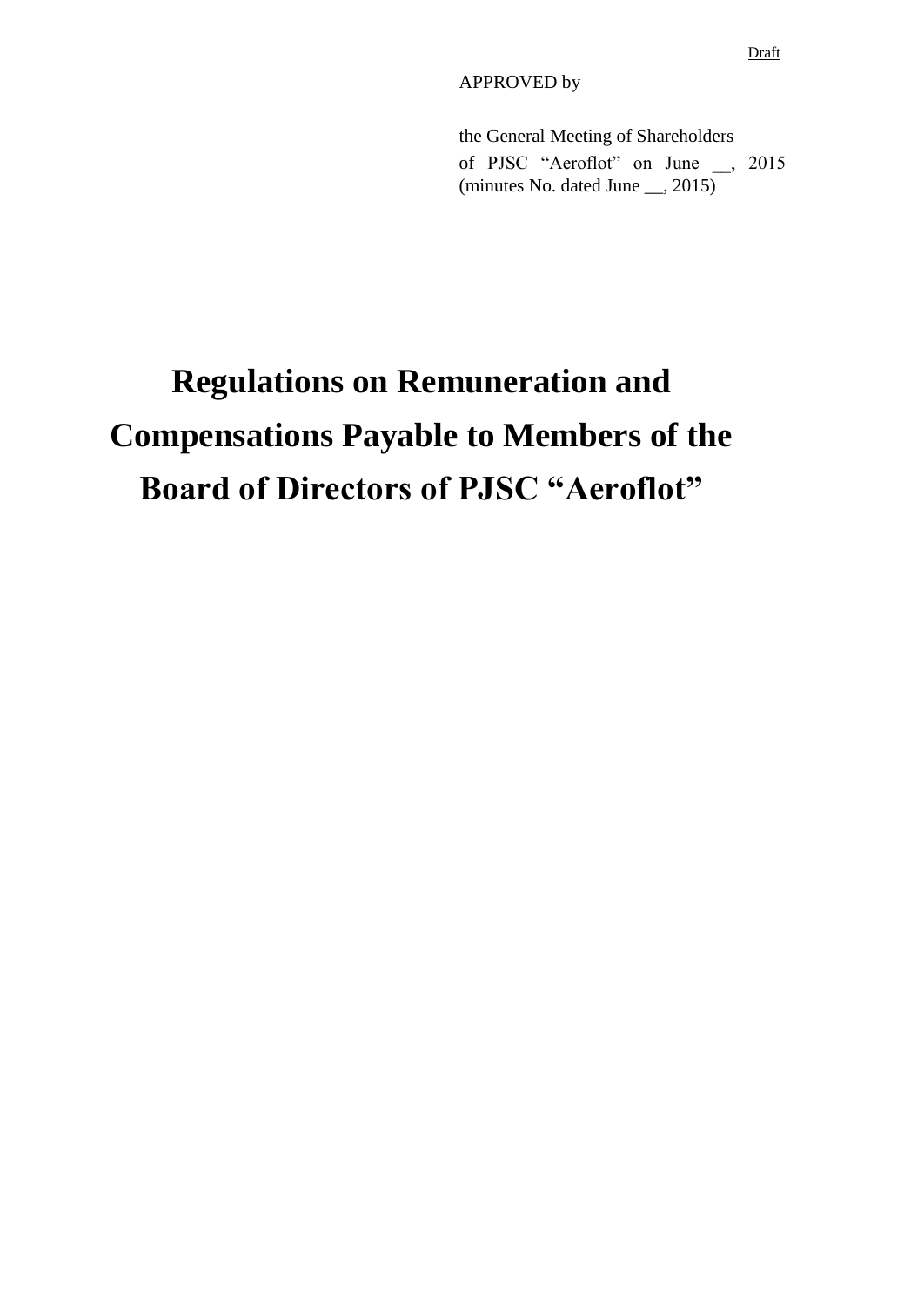## **1. General Provisions**

- 1.1. These Regulations on Remuneration and Compensations Payable to Members of the Board of Directors of PJSC "Aeroflot" (hereinafter referred to as the Regulations) set forth the procedure for determining the amounts of remuneration and compensation of expenses payable to members of the Board of Directors and members of the Board of Directors committees for performing their duties and exercising their powers stipulated by the Company's Articles of Association, Regulations on the Board of Directors and Regulations on the Board of Directors Committees.
- 1.2. These Regulations have been prepared in accordance with the Federal Law "On Joint-Stock Companies", other legal acts of the Russian Federation, and internal documents of Public Joint-Stock Company "Aeroflot – Russian Airlines" (the "Company").
- 1.3. These Regulations shall be a working document of the Company's Board of Directors used for preparing recommendations to the General Meeting of the Company's Shareholders regarding the amount of remuneration and compensation of expenses payable to the Board of Directors members.
- 1.4. The following terms as used in these Regulations shall be construed in accordance with the following definitions:
	- Board member(s) shall mean person(s) elected to the Company's Board of Directors in accordance with the procedure set forth by the Federal Law "On Joint-Stock Companies";
	- corporate year shall mean the period commencing on July  $1<sup>st</sup>$  of the current year and ending on June 30<sup>th</sup> of the next year.
- 1.5. These Regulations do not constitute grounds for payment of remuneration (compensation of expenses) to a Board member on a mandatory basis. Payment of remuneration (compensation of expenses) to a Board member for participation in the work of the Board of Directors in the relevant corporate year shall be subject to the decision of the General Meeting of the Company's Shareholders held after the end of the corporate year for which remuneration is paid.
- 1.6. The calculation period for determining and paying remuneration is one corporate year during which a Board member performed and exercised his or her duties and powers.
- 1.7. Remuneration and compensations shall be paid from the Company's operating expenses in cash or from the relevant fund of the Company, provided that these payments have been approved by the General Meeting of the Company's Shareholders.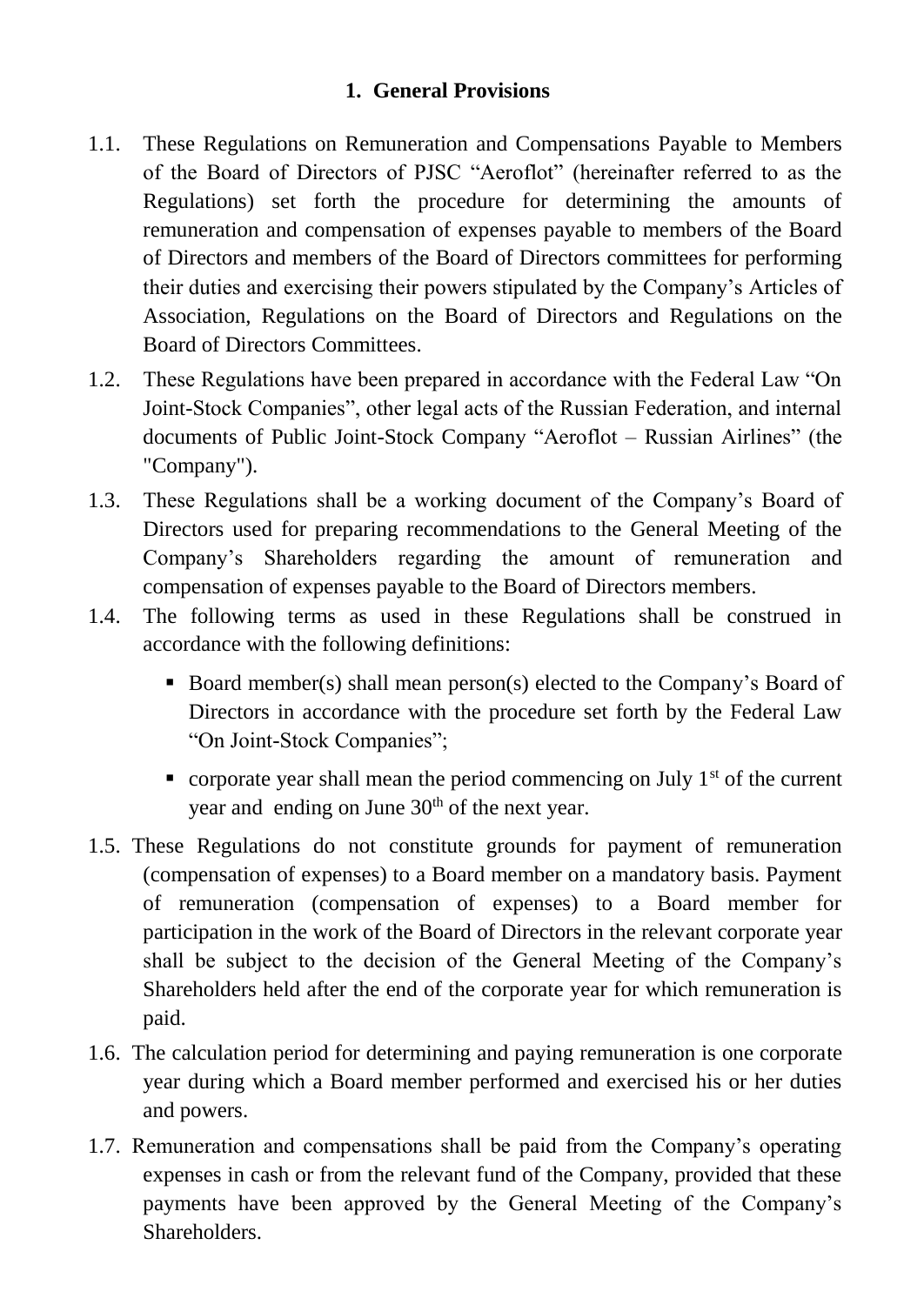1.8. The Company shall calculate, withhold and pay personal income tax on the remuneration and compensations paid to members of the Board of Directors.

## **2. Restrictions on Payment of Remuneration**

- 2.1. Remuneration and compensations shall not be accrued or paid to any Board member (including the Board Chairman) who is prohibited from participating in the activities of a governing body of a commercial organization on a paid basis or is subject to other restrictions on receiving payments (remuneration and compensation of expenses) from commercial organizations under the current legislation of the Russian Federation.
- 2.2. In the event that the prohibition or restriction on receiving payments from commercial organizations on grounds set forth in the legislation of the Russian Federation is lifted, remuneration and compensations shall be accrued and paid to such Board member starting from the date when the Company is notified by the Board member that the prohibition or restriction has been lifted in accordance with the procedure set forth herein.
- 2.3. A Board member may refuse to receive remuneration provided for in these Regulations, in whole or in part, by sending a relevant statement to the Company's General Director.
- 2.4. Once a written statement stipulated in Paragraph 2.3 has been filed by a Board member, further payment of all types of remuneration to that member shall only be made with his/her written consent.

# **3. Remuneration to the Board Members**

- 3.1. Remuneration payable to a Board member shall consist of a fixed component and a variable component under the long-term incentive program.
- 3.2. The fixed component for a corporate year is:
	- 1,800,000 rubles/year for a Board member*,*
	- 3,000,000 rubles/year for the Board Chairman.
- 3.3. There is a system of increments for participation in/management of the Board of Directors committees during a corporate year:
	- 3.3.1. 400,000 rubles/year for membership in one committee;
	- 3.3.2. 400,000 rubles /year for membership in a second committee. An increment for membership in a third and further committees is not payable.
	- 3.3.3. An increment of 1,000,000 rubles per year in addition to the increments listed in subparagraphs 3.3.1, 3.3.2 above is payable for managing a committee.
- 3.4. The fixed component shall be paid in proportion to the total number of meetings held by the Board of Directors during the corporate year (including those held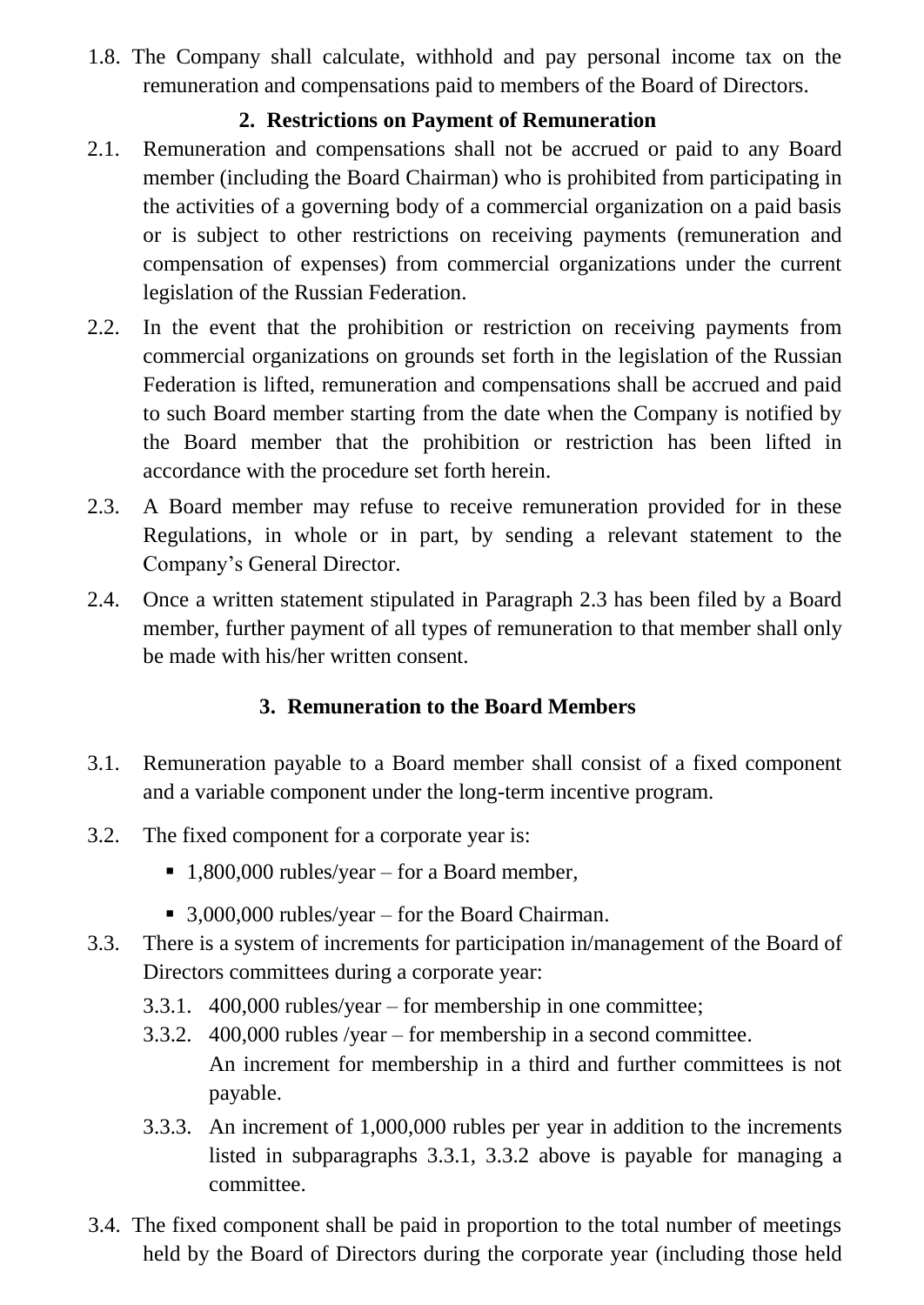in absentia). If a Board member participated in less than 50% of the meetings of the Board of Directors (was absent from physical meeting, video/teleconference meetings, did not submit an absentee ballot/written opinion), the fixed component shall not be paid to the member.

- 3.5. Increments for membership in/management of a committee shall be paid in proportion to the total number of meetings held by the committee during the corporate year. If a Board member who is a member of a committee of the Board participated in less than 70% of the meetings of the committee (was absent from physical meetings, video/teleconference meetings), the increment for membership in/management of that committee shall not be paid to the member.
- 3.6. Remuneration for a corporate year shall be paid to a Board member within no more than 30 calendar days from the date of the General Meeting of the Company's Shareholders that adopted the decision to pay remuneration to members of the Company's Board of Directors.

# **4. Payment of Compensations**

- 4.1 A Board member shall receive compensation of expenses associated with the performance and exercise of his/her duties and powers as a member of the Board of Directors in the reporting corporate year based on documents evidencing the expenses actually incurred during that year.
- 4.2 Compensation shall be paid within no more than 30 calendar days from the date of the General Meeting of the Company's Shareholders that adopted the decision to pay compensation to members of the Company's Board of Directors.

# **5. Long-Term Incentive Program for Members of the Board of Directors of PJSC "Aeroflot" (the "Long-Term Program")**

The purpose of the Long-Term Program is to bring together the interests of PJSC "Aeroflot" and its shareholders with those of members of the Board of Directors of PJSC "Aeroflot" by entitling the Board members as participants in the Long-Term Program to receive a cash bonus based on the dynamics in the capitalization of PJSC "Aeroflot" on the stock market, achievement of the target capitalization level, and market capitalization dynamics of the key international competitor airlines. The target under the Long-Term Program is to achieve the Company's capitalization level specified in Appendix No. 1 hereto.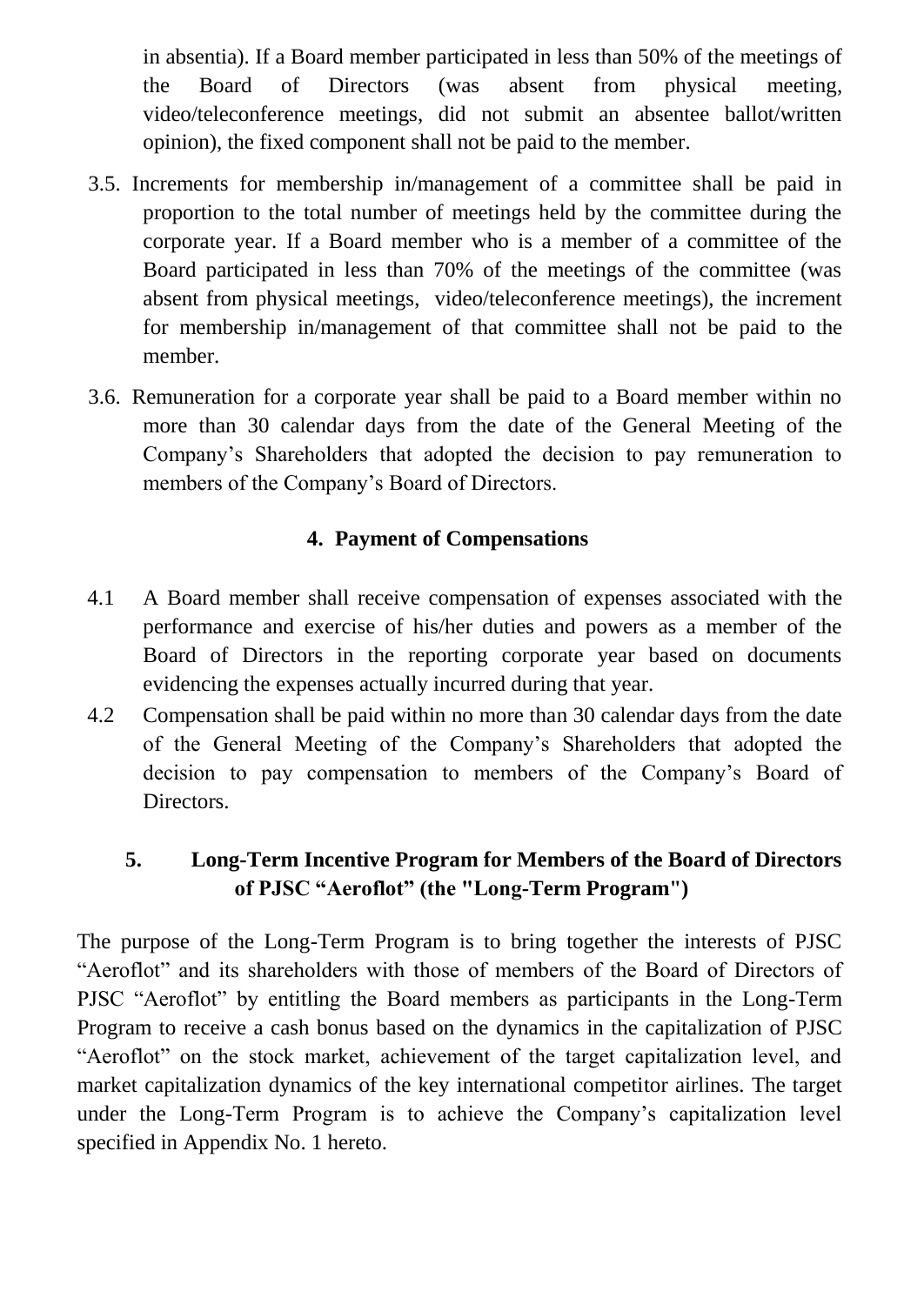## **5.1. Format, Scope and Terms of the Long-Term Program**

- 5.1.1. The format of the Long-Term Program represents cash remuneration linked to the dynamics in the capitalization of PJSC "Aeroflot" on the stock market, achievement of the target capitalization level, as well as capitalization dynamics of the key international competitor airlines.
- 5.1.2. The target capitalization of PJSC "Aeroflot", the scope, duration, terms and indicators of the Long-Term Program for the relevant period are set forth in Appendix No. 1 hereto.
- 5.1.3. The Long-Term Program is based on the following three indicators:

**Indicator 1** – positive dynamics in the capitalization of PJSC "Aeroflot" for the relevant year and achievement of the target capitalization level at the end of the Long-Term Program. The methodology for calculating Indicator 1 is provided in Appendix No. 2 hereto.

**Indicator** 2 – the place occupied by PJSC "Aeroflot" within the group of five competitors in terms of company capitalization dynamics in the relevant year (Appendix No. 4). The methodology for calculating Indicator 2 is provided in Appendix No. 2 hereto.

**Indicator 3** – dynamics of the capitalization level of PJSC "Aeroflot" as compared to the MICEX index dynamics. The methodology for calculating Indicator 3 is provided in Appendix No. 2 hereto.

# **5.2. Mechanism for Payment of Interim and Final Remuneration Pool under the Long-Term Program**

- 5.2.1. The Long-Term Program provides for interim accruals (based on the results for each interim period). The target interim remuneration level is 150% of fixed remuneration, as defined in Section 3 hereof, for the interim period. The weight of each of the three indicators is 1/3 (i.e. 50% of fixed remuneration for the interim period). The mechanism of interim accruals depending on the level of achievement of each indicator is provided in Appendix No. 2 hereto.
- 5.2.2. Fifty percent of the accrued remuneration pool for the relevant interim period shall be paid to the Board members simultaneously with payment of the basic remuneration based on the performance in the relevant corporate year.
- 5.2.3. Fifty percent of the accrued remuneration pool for the relevant interim period shall not be paid, shall be postponed until the end of the Long-Term Program and shall be paid upon the occurrence of the conditions specified in Appendix No. 2 hereto.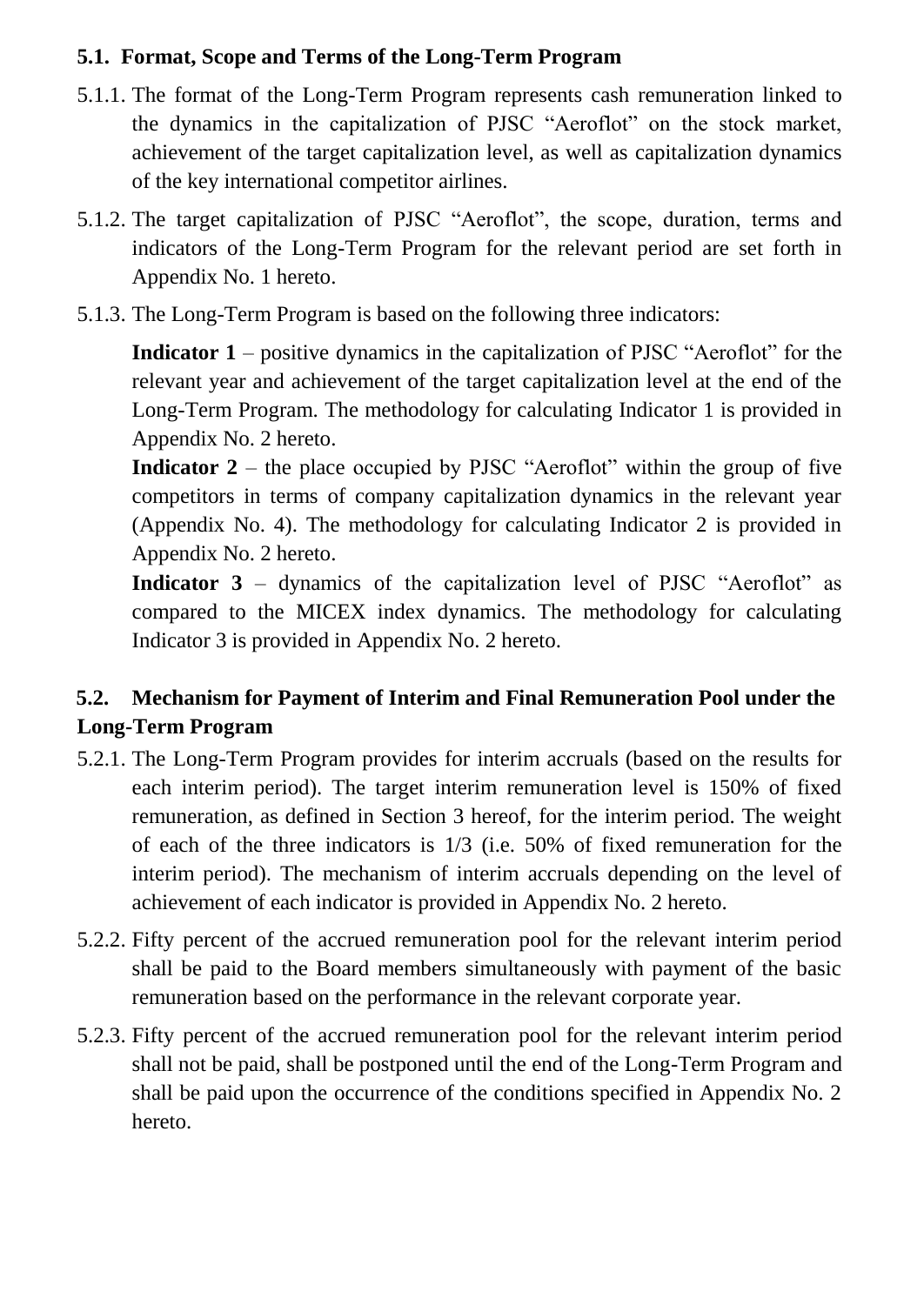# **5.3. Mechanism of Distribution of Remuneration Pool under the Long-Term Program among Participants**

- 5.3.1. The portion of the remuneration pool payable to participants of the Long-Term Program for the expired interim period shall be distributed among the current Board members in proportion to the actual amount of their fixed remuneration for the elapsed corporate year determined according to Section 3 of these Regulations.
- 5.3.2. If at the end of the Long-Term Program (June 2019) the target market capitalization specified in Appendix No. 1 hereto is not achieved, all payments postponed until the end of the program shall not be paid.
- 5.3.3. If the target market capitalization of 100 billion rubles is achieved at the end of the program (June 2019), the final remuneration pool shall be formed and accrued according to the methodology specified in Appendix No. 1. The calculated final remuneration pool shall include all previously accrued (both paid and deferred) interim payments.

The accrued remuneration pool shall be paid to the Board members in proportion to the actual amount of their fixed remuneration determined according to Section 3 hereof for the duration of the Long-Term Incentive Program (less previously paid interim remunerations).

#### **5.4. Miscellaneous**

- 5.4.1. In the event of any force majeure situations that are beyond the control of the Long-Term Program participants but that prevent the target indicators from being achieved (for example, hostilities, natural disasters, revolutions, etc.), the Board of Directors may initiate a revision of the composition of target indicators and/or target values based on changes in Company's development forecasts and submit them for approval to the general meeting of the Company's shareholders.
- 5.4.2. In case a Board member is not elected for the next period or his/her powers are terminated early, he/she shall be entitled to receive the payments postponed until the end of the Long-Term Program (deferred remuneration) pursuant to Paragraph 5.3.3 hereof. The amount of deferred remuneration shall be determined in proportion to the fixed remuneration determined according to Section 3 of these Regulations which was paid to that Board member for the duration of the Long-Term Program.
- 5.4.3. If a Board member participated in less than 50% of the meetings held by the Board of Directors (was physically absent from meetings) during the period that he/she performed and exercised the duties and powers stipulated by the Company's Articles of Association, Regulations on the Board of Directors and Regulations on the Board of Directors Committees, no remuneration under the Long-Term Program shall be paid to him/her.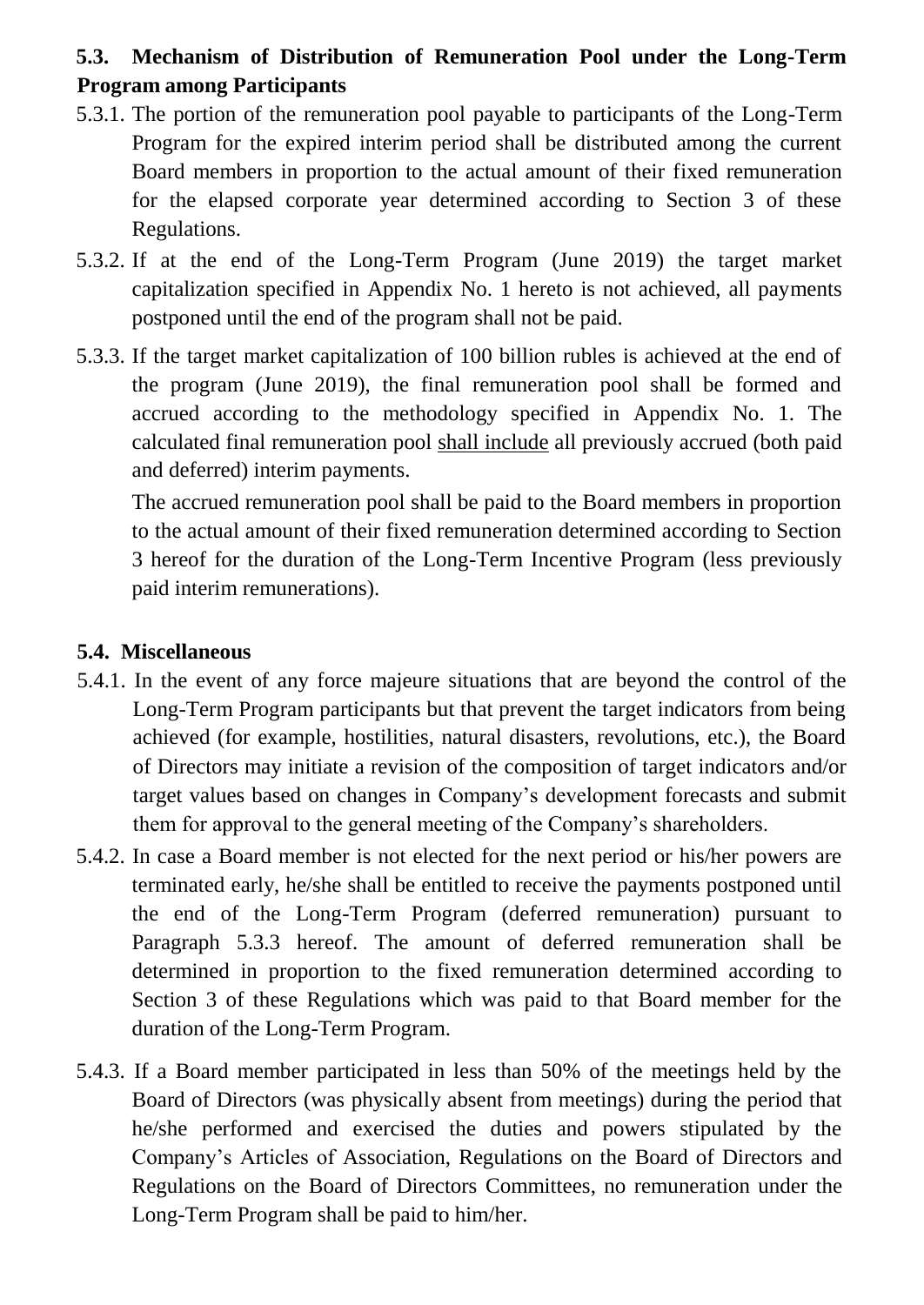Appendix No. 1 to the Regulations on Remuneration and Compensations Payable to Members of the of Board of Directors of PJSC "Aeroflot"

# **Target capitalization, scope, duration, terms and indicators of the Long-Term Program of PJSC "Aeroflot"**

- 1. The target capitalization of PJSC "Aeroflot" in June 2019 shall be 100,000,000,000 (one hundred billion) rubles.
- 2. Duration of the Long-Term Program: from January 1, 2016 to June 30, 2019. The program is divided into four interim periods:
	- 1) January 1, 2016 June 30, 2016 (six months)
	- 2) January 1, 2016 June 30, 2017 (one year)
	- 3) January 1, 2017 June 30, 2018 (one year)
	- 4) January 1, 2018 June 30, 2019 (one year)
- 3. The total remuneration pool under the Long-Term Program for members of the Board of Directors of PJSC "Aeroflot" shall be equal to 0.5% of the increase in the capitalization of PJSC "Aeroflot" for the duration of the Long-Term Program duration (capitalization at the end of the program less capitalization at the beginning of the program).
- 4. Capitalization at the beginning of the program is determined as the volume weighted average price (VWAP) per share of PJSC "Aeroflot" on the first trading day occurring in the Long-Term Program period multiplied by the total number of shares in the authorized capital of PJSC "Aeroflot". This figure shall be calculated and fixed at the beginning of the Long-Term Program.
- 5. Capitalization at the end of the program is determined as the volume weighted average price (VWAP) per share of PJSC "Aeroflot for June multiplied by the total number of shares in the authorized capital of PJSC "Aeroflot".
- 6. Deferred payments for each of the four interim periods shall be summed up and paid in a single tranche by decision of the General Meeting of the Company's Shareholders only if the target capitalization of PJSC "Aeroflot" of 100 billion rubles (VWAP for June 2019) is achieved.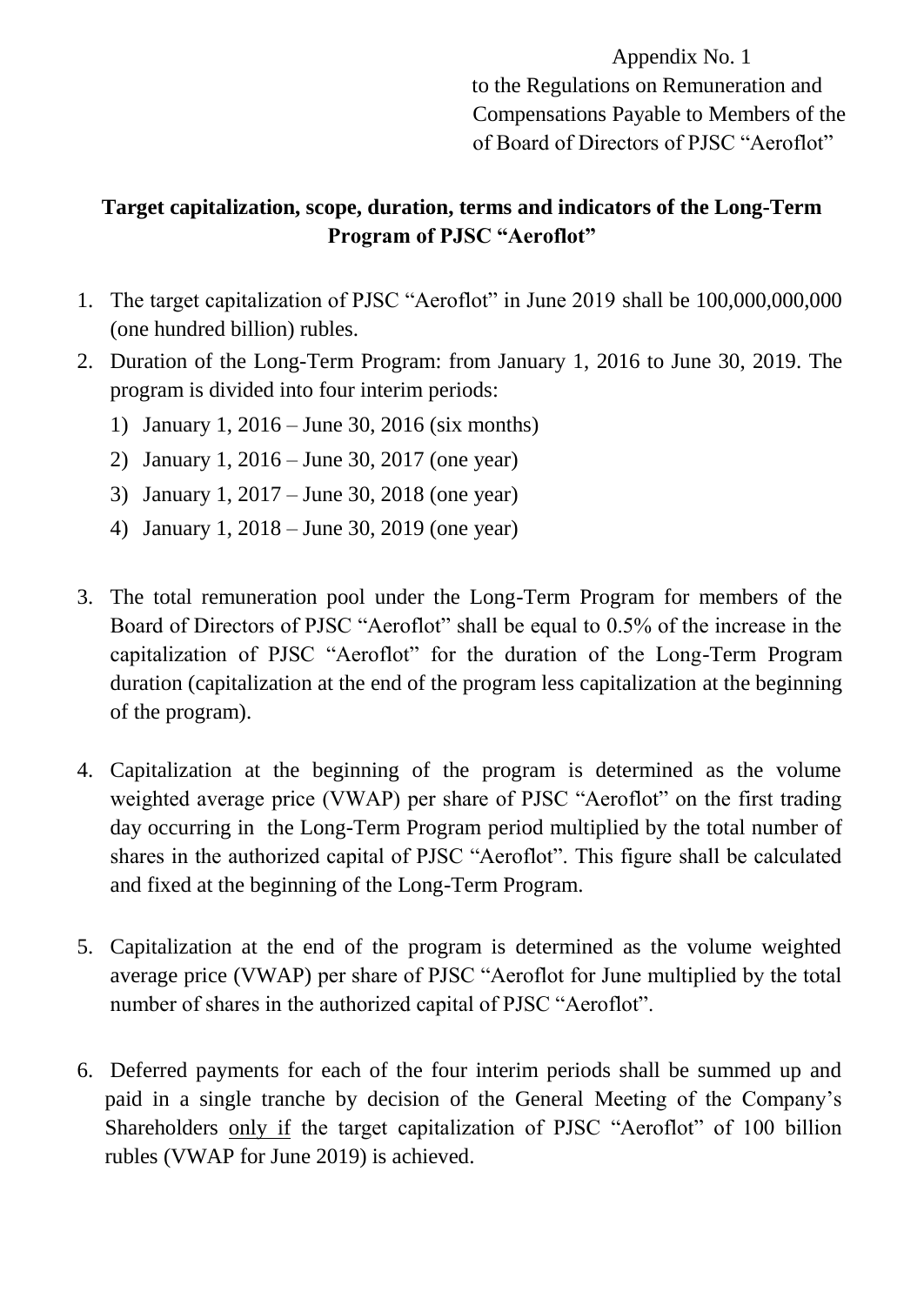Appendix No. 2 to the Regulations on Remuneration and Compensations Payable to Members of the Board of Directors of PJSC "Aeroflot"

#### **Mechanism of remuneration pool accrual under the Long-Term Program**

1. The indicators of the Long-Term Program shall be calculated according to the following methodology:

**Indicator** 1 – actual increase in the capitalization of PJSC "Aeroflot" for the relevant year. It is calculated as the volume weighted average capitalization of PJSC "Aeroflot" (VWAP) for June of the relevant interim period of the Long-Term Program less the capitalization of PJSC "Aeroflot" on the first trading day occurring in the relevant interim period.

**Indicator 2** – the place occupied by PJSC "Aeroflot" in the group of competitors in terms of company capitalization dynamics for the elapsed year. It is calculated according to the formula below:

 $EV$ <sub>vwap jun</sub>  $EV<sub>0</sub>$ ----------------------  $EV_0$ where:

 $EV_{vwan}}$  iun = volume weighted average capitalization of the relevant company (VWAP) for June (or the last month) of the relevant financial year of the company.

 $EV_0$  = capitalization of the relevant company as of the first trading day occurring in the relevant financial year of the company.

The obtained values are arranged in descending order. Indicator 2 is determined as the position occupied by PJSC "Aeroflot" in the row sorted in descending order. In case equal values are obtained for capitalization dynamics, the final place of PJSC "Aeroflot" in the group of competitors shall be resolved in favor of PJSC "Aeroflot".

**Indicator 3** – capitalization level dynamics of PJSC "Aeroflot" as compared to the MICEX index dynamics. Calculation and comparison of the capitalization level dynamics of PJSC "Aeroflot" and the MICEX index dynamics for the 52 weeks preceding the comparison shall be performed once a year according to the following formulas:

• **Company's capitalization growth rate** = Company's capitalization as of the last trading day in the last week of the corporate year included in the calculation / Company's capitalization as of the first trading day in the first week of the corporate year included in the calculation X 100%.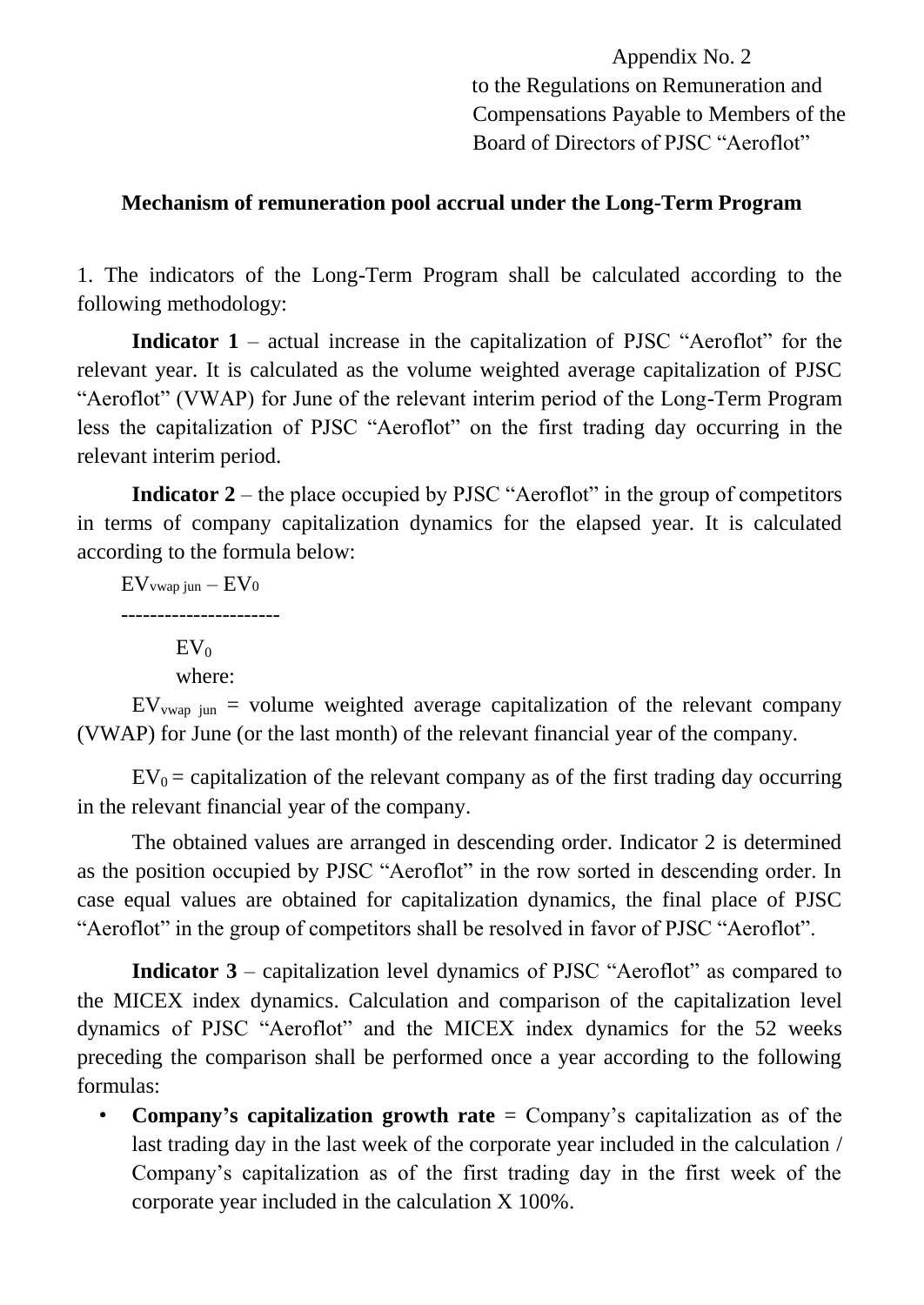• **MICEX** index growth rate = Index at closing on the last trading day in the last week of the corporate year included in the calculation / Index at closing on the first trading day in the first week of the corporate year included in the calculation X 100%.

2. The interim remuneration pool under the Long-Term Program for each interim period shall be formed according to an ascending graduated scale depending on the values of Indicator 1, Indicator 2 and Indicator 3 in accordance with the following methodology (see Table 1):

Table 1

| Indicator 1 of the bonus pool:<br>If the capitalization of PJSC "Aeroflot" (VWAP) for June of the<br>relevant reporting period is higher than the capitalization of PJSC<br>"Aeroflot" on the first trading day of the relevant reporting period<br>by:<br>(The lower interval limit is not included; the upper limit is included) | Remuneration pool to<br>be accrued for the<br><b>Board of Directors</b><br>members under the<br>Long-Term Program,<br>% of fixed<br>remuneration for the<br>period |
|------------------------------------------------------------------------------------------------------------------------------------------------------------------------------------------------------------------------------------------------------------------------------------------------------------------------------------|--------------------------------------------------------------------------------------------------------------------------------------------------------------------|
| $>20\%$                                                                                                                                                                                                                                                                                                                            | 50.00%                                                                                                                                                             |
| 15-20%                                                                                                                                                                                                                                                                                                                             | 37.50%                                                                                                                                                             |
| 10-15%                                                                                                                                                                                                                                                                                                                             | 25.00%                                                                                                                                                             |
| $0-10%$                                                                                                                                                                                                                                                                                                                            | 12.50%                                                                                                                                                             |
| <0                                                                                                                                                                                                                                                                                                                                 | 0.00%                                                                                                                                                              |

If capitalization decreases during the current interim period, the basis for calculating capitalization growth in the next interim period will be the highest capitalization level achieved in the elapsed periods (high watermark principle).

| Indicator 2 of the bonus pool:<br>The place occupied by PJSC "Aeroflot" in the group of competitors<br>in terms of capitalization dynamics for the relevant period (VWAP<br>for June less capitalization on the first trading day of the relevant | Remuneration pool to<br>be accrued for the<br><b>Board of Directors</b><br>members under the<br>Long-Term Program, |
|---------------------------------------------------------------------------------------------------------------------------------------------------------------------------------------------------------------------------------------------------|--------------------------------------------------------------------------------------------------------------------|
| period) (position in the row sorted in descending order):<br>(The lower interval limit is not included; the upper limit is included)                                                                                                              | % of fixed<br>remuneration for the<br>period                                                                       |
| Place in the group: 1                                                                                                                                                                                                                             | 50.00%                                                                                                             |
| Place in the group: 2                                                                                                                                                                                                                             | 37.50%                                                                                                             |
| Place in the group: 3                                                                                                                                                                                                                             | 25.00%                                                                                                             |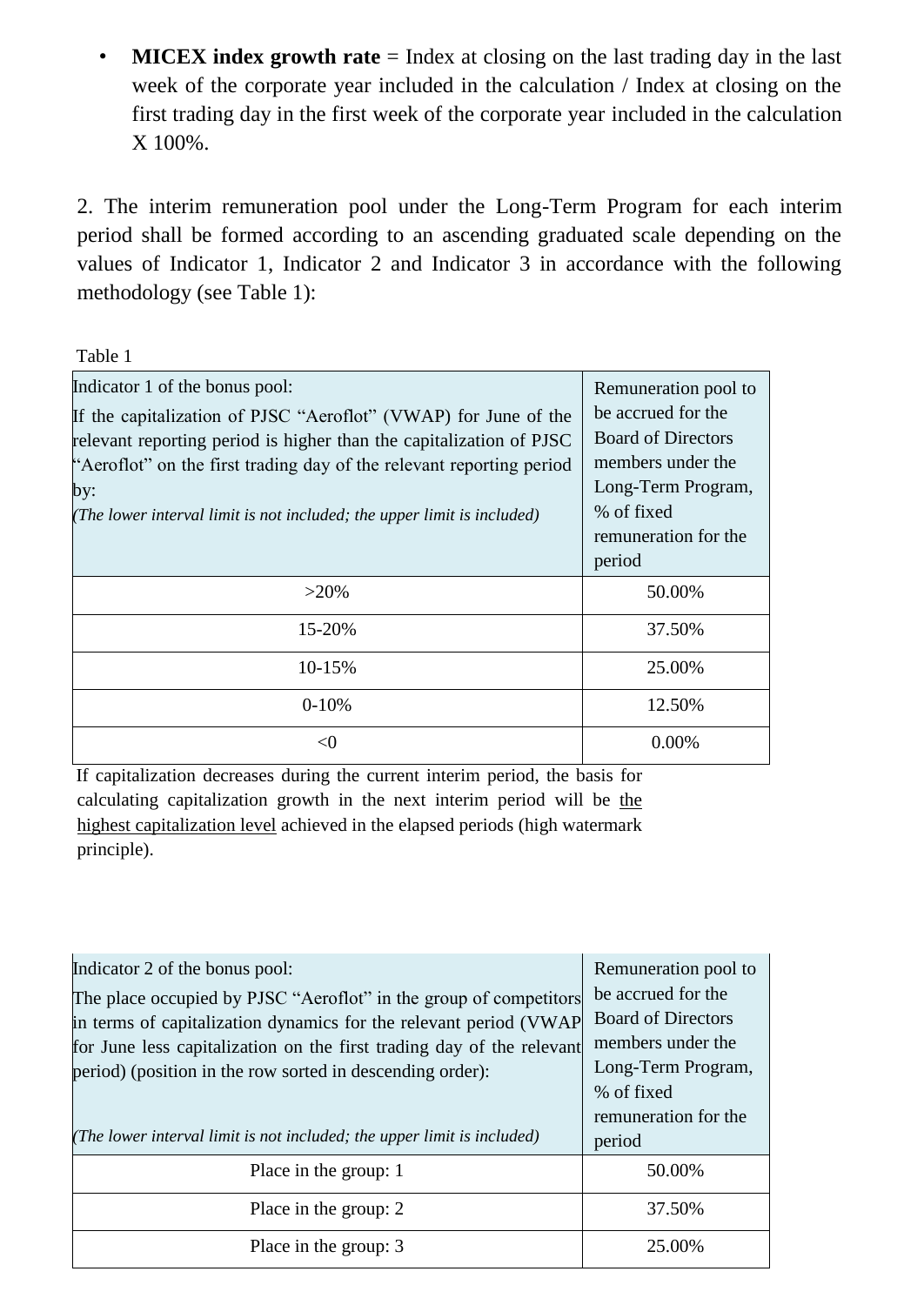| Place in the group: 4   | 12.50%   |
|-------------------------|----------|
| Place in the group: 5.6 | $0.00\%$ |

In case equal values are obtained for capitalization dynamics, the final place of PJSC "Aeroflot" in the group of competitors shall be resolved in favor of PJSC "Aeroflot".

| Indicator 3 of the bonus pool:<br>Dynamics of the capitalization level of PJSC "Aeroflot"<br>as compared to the MICEX index dynamics. | Remuneration pool to<br>be accrued for the<br><b>Board of Directors</b><br>members under the<br>Long-Term Program, %<br>of fixed remuneration<br>for the period |
|---------------------------------------------------------------------------------------------------------------------------------------|-----------------------------------------------------------------------------------------------------------------------------------------------------------------|
| ( <i>The lower interval limit is not included</i> ; the upper limit is included)                                                      |                                                                                                                                                                 |
| $>20$ p.p.                                                                                                                            | 50.00%                                                                                                                                                          |
| 15-20 p.p.                                                                                                                            | 37.50%                                                                                                                                                          |
| $10-15$ p.p.                                                                                                                          | 25.00%                                                                                                                                                          |
| $0-10$ p.p.                                                                                                                           | 12.50%                                                                                                                                                          |
| $\langle$ ()                                                                                                                          | $0.00\%$                                                                                                                                                        |